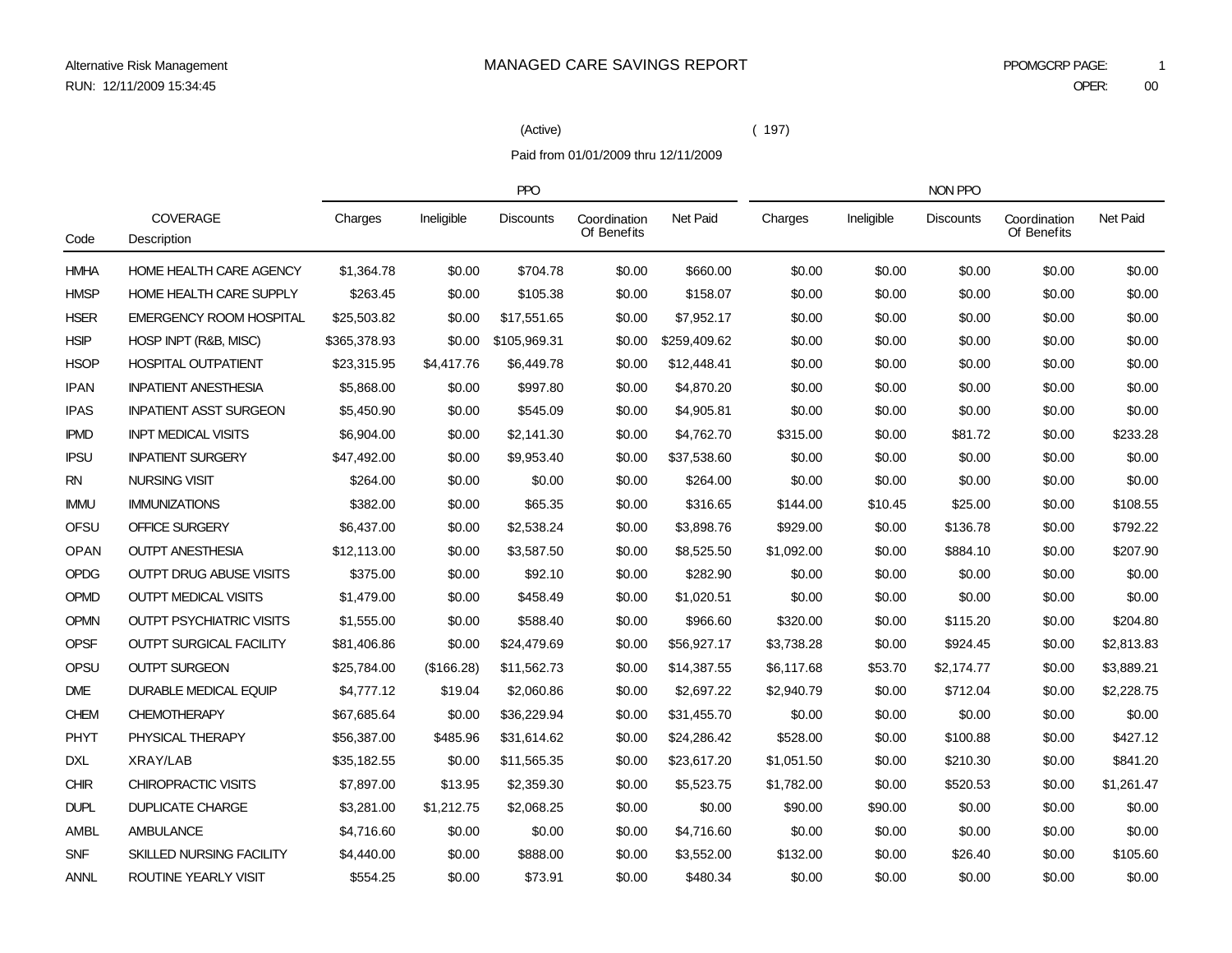(Active) ( 197)

Paid from 01/01/2009 thru 12/11/2009

|             |                                 |                |            | <b>PPO</b>       |                             |                       | NON PPO    |            |                  |                             |            |
|-------------|---------------------------------|----------------|------------|------------------|-----------------------------|-----------------------|------------|------------|------------------|-----------------------------|------------|
| Code        | COVERAGE<br>Description         | Charges        | Ineligible | <b>Discounts</b> | Coordination<br>Of Benefits | <b>Net Paid</b>       | Charges    | Ineligible | <b>Discounts</b> | Coordination<br>Of Benefits | Net Paid   |
| RX          | PRESCRIPTION DRUGS              | \$231.50       | \$0.00     | \$0.00           | \$0.00                      | \$231.50              | \$112.75   | \$0.00     | \$0.00           | \$0.00                      | \$112.75   |
| <b>SUPL</b> | <b>SUPPLIES</b>                 | \$6.945.38     | \$96.00    | \$1.515.97       | \$0.00                      | \$5,333.41            | \$560.99   | \$0.00     | \$4.91           | \$0.00                      | \$556.08   |
| <b>NCOV</b> | NON COVERED EXPENSE             | \$5.540.00     | \$2,430.29 | \$3.109.71       | \$0.00                      | \$0.00                | \$227.25   | \$227.25   | \$0.00           | \$0.00                      | \$0.00     |
| <b>REF</b>  | <b>REFUNDS</b>                  | \$0.00         | \$0.00     | \$0.00           | \$0.00                      | \$0.00                | (\$6.25)   | \$0.00     | \$0.00           | \$0.00                      | (\$6.25)   |
| <b>REIN</b> | <b>INSURANCE REIMBURSEMENT</b>  | (\$251,426.24) | \$0.00     | \$0.00           |                             | \$0.00 (\$251,426.24) | \$0.00     | \$0.00     | \$0.00           | \$0.00                      | \$0.00     |
| <b>ERMD</b> | <b>EMERG ROOM PHYSICIAN</b>     | \$3,052.95     | \$0.00     | \$1,402.88       | \$0.00                      | \$1,650.07            | \$624.00   | \$0.00     | \$0.00           | \$0.00                      | \$624.00   |
| <b>ERXL</b> | <b>EMERG ROOM DIAG TESTING</b>  | \$1,815.52     | \$0.00     | \$583.28         | \$0.00                      | \$1,232.24            | \$380.00   | \$0.00     | \$232.54         | \$0.00                      | \$147.46   |
| <b>OVMD</b> | PHYSICIAN OFFICE VISIT          | \$15,992.18    | \$0.00     | \$5,183.94       | \$0.00                      | \$10,808.24           | \$1,487.75 | \$0.00     | \$337.30         | \$0.00                      | \$1,150.45 |
| <b>DFEE</b> | <b>DISCOUNT REPRICING FEE</b>   | \$3,507.70     | \$0.00     | \$0.00           | \$0.00                      | \$3,507.70            | \$1,804.76 | \$51.89    | \$0.00           | \$0.00                      | \$1,752.87 |
| LAB         | <b>LABORATORY TEST</b>          | \$3,723.68     | \$0.00     | \$2,085.86       | \$0.00                      | \$1,637.82            | \$435.03   | \$0.00     | \$107.66         | \$0.00                      | \$327.37   |
| <b>XRAY</b> | <b>X-RAY TEST</b>               | \$3,572.00     | \$0.00     | \$1,116.27       | \$0.00                      | \$2,455.73            | \$300.00   | \$0.00     | \$180.37         | \$0.00                      | \$119.63   |
| <b>RAD</b>  | <b>RADIOLOGIST</b>              | \$7,624.75     | \$0.00     | \$2,238.04       | \$0.00                      | \$5,386.71            | \$817.00   | \$0.00     | \$443.19         | \$0.00                      | \$373.81   |
| <b>MRI</b>  | MRI/CT, PET SCAN/EEG            | \$30,470.00    | \$0.00     | \$9,080.75       | \$0.00                      | \$21,389.25           | \$0.00     | \$0.00     | \$0.00           | \$0.00                      | \$0.00     |
| <b>LABP</b> | <b>LAB PROFESSIONAL INTERP</b>  | \$8,123.00     | \$0.00     | \$652.20         | \$0.00                      | \$7,470.80            | \$685.00   | \$0.00     | \$465.67         | \$0.00                      | \$219.33   |
| <b>INFU</b> | <b>INFUSION</b>                 | \$4,621.91     | \$0.00     | \$1,393.65       | \$0.00                      | \$3,228.26            | \$0.00     | \$0.00     | \$0.00           | \$0.00                      | \$0.00     |
| <b>ALER</b> | ALLERGY/IMMUNOLOGY              | \$5,225.00     | \$0.00     | \$2,097.00       | \$0.00                      | \$3,128.00            | \$0.00     | \$0.00     | \$0.00           | \$0.00                      | \$0.00     |
| <b>OPTH</b> | <b>OPHTHALMOLOGY</b>            | \$4,931.00     | \$0.00     | \$1,211.37       | \$0.00                      | \$3,719.63            | \$0.00     | \$0.00     | \$0.00           | \$0.00                      | \$0.00     |
| <b>ENT</b>  | <b>OTORHINOLARYNGOLOGY</b>      | \$310.00       | \$0.00     | \$30.38          | \$0.00                      | \$279.62              | \$0.00     | \$0.00     | \$0.00           | \$0.00                      | \$0.00     |
| <b>ECHO</b> | <b>ECHOCARDIOGRAPHY</b>         | \$456.00       | \$0.00     | \$126.25         | \$0.00                      | \$329.75              | \$0.00     | \$0.00     | \$0.00           | \$0.00                      | \$0.00     |
| <b>CATH</b> | CARDIAC CATHETERIZATION         | \$715.00       | \$0.00     | \$178.75         | \$0.00                      | \$536.25              | \$0.00     | \$0.00     | \$0.00           | \$0.00                      | \$0.00     |
| <b>VASC</b> | <b>DIAGNOSTIC VASCULAR</b>      | \$588.00       | \$0.00     | \$380.81         | \$0.00                      | \$207.19              | \$0.00     | \$0.00     | \$0.00           | \$0.00                      | \$0.00     |
| <b>PULM</b> | <b>PULMONARY</b>                | \$977.00       | \$0.00     | \$568.59         | \$0.00                      | \$408.41              | \$0.00     | \$0.00     | \$0.00           | \$0.00                      | \$0.00     |
| <b>NEUR</b> | <b>NEUROLOGY</b>                | \$1,335.00     | \$0.00     | \$403.90         | \$0.00                      | \$931.10              | \$0.00     | \$0.00     | \$0.00           | \$0.00                      | \$0.00     |
| <b>CRIT</b> | <b>CRITICAL CARE</b>            | \$1,326.00     | \$0.00     | \$132.60         | \$0.00                      | \$1,193.40            | \$0.00     | \$0.00     | \$0.00           | \$0.00                      | \$0.00     |
| INJ         | <b>INJECTIONS</b>               | \$3,504.35     | \$0.00     | \$1,792.79       | \$0.00                      | \$1,711.56            | \$0.00     | \$0.00     | \$0.00           | \$0.00                      | \$0.00     |
| <b>UCF</b>  | <b>URGENT CARE FACILITY</b>     | \$125.00       | \$0.00     | \$0.00           | \$0.00                      | \$125.00              | \$0.00     | \$0.00     | \$0.00           | \$0.00                      | \$0.00     |
| <b>PSA</b>  | <b>PROSTATE SPECIFIC ANTIGE</b> | \$83.00        | \$0.00     | \$44.45          | \$0.00                      | \$38.55               | \$0.00     | \$0.00     | \$0.00           | \$0.00                      | \$0.00     |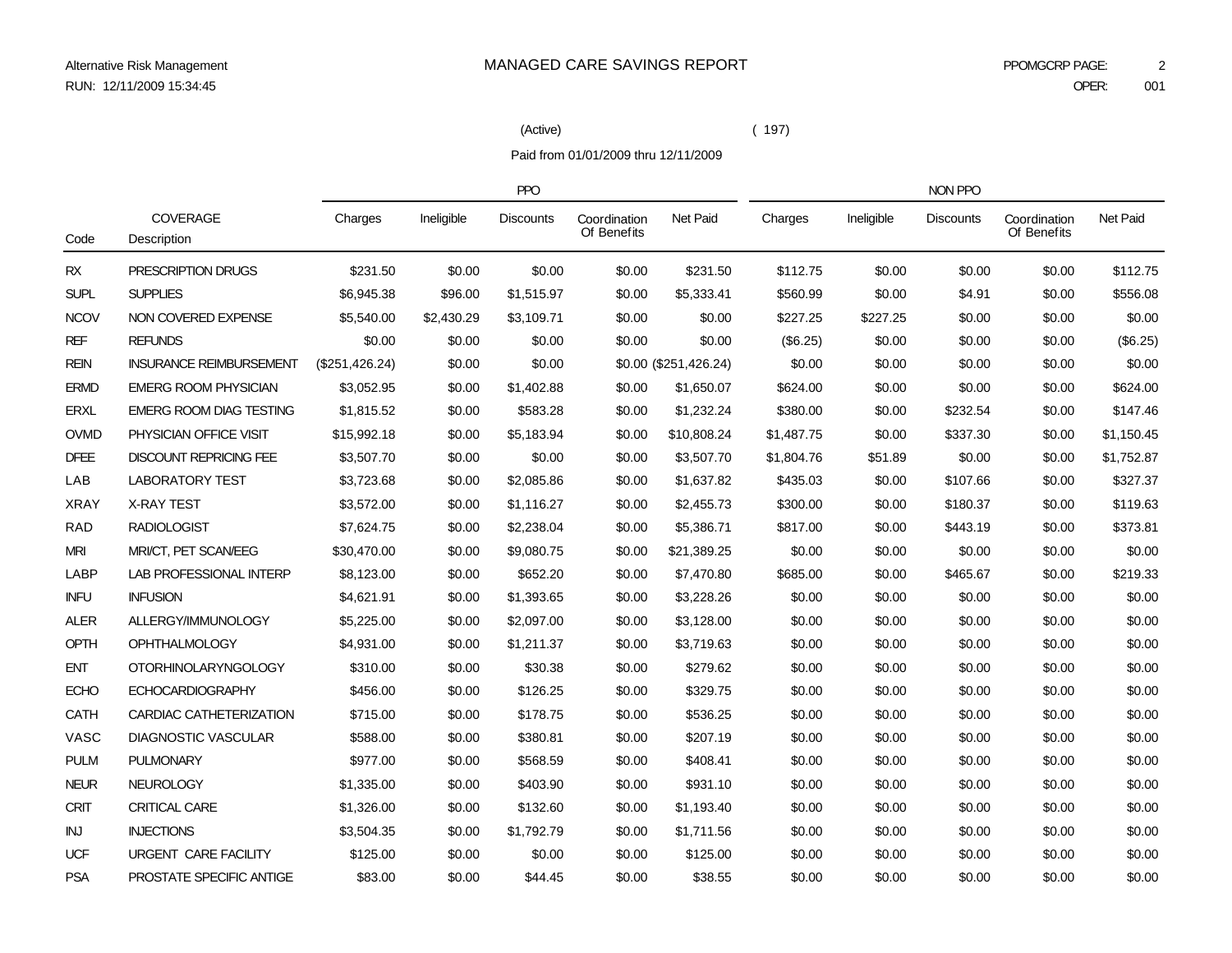(Active) ( 197)

Paid from 01/01/2009 thru 12/11/2009

|                                 |                                |               |             | PPO               |                             |              | NON PPO      |            |                  |                             |              |  |
|---------------------------------|--------------------------------|---------------|-------------|-------------------|-----------------------------|--------------|--------------|------------|------------------|-----------------------------|--------------|--|
| Code                            | <b>COVERAGE</b><br>Description | Charges       | Ineligible  | <b>Discounts</b>  | Coordination<br>Of Benefits | Net Paid     | Charges      | Ineligible | <b>Discounts</b> | Coordination<br>Of Benefits | Net Paid     |  |
| ECG                             | <b>ELECTROCARDIOGRAPHY</b>     | \$1,307.00    | \$0.00      | \$505.62          | \$0.00                      | \$801.38     | \$137.00     | \$0.00     | \$62.97          | \$0.00                      | \$74.03      |  |
| <b>PEND</b>                     | PENDING INFO REQUESTED         | \$30,794.22   | \$10,715.81 | \$20,078.41       | \$0.00                      | \$0.00       | \$0.00       | \$0.00     | \$0.00           | \$0.00                      | \$0.00       |  |
| CARD                            | <b>RETAIL PRESCRIPTIONS</b>    | \$0.00        | \$0.00      | \$0.00            | \$0.00                      | \$0.00       | \$64,542.53  | \$0.00     | \$0.00           | \$0.00                      | \$64,542.53  |  |
| <b>MAIL</b>                     | MAIL ORDER PRESCRIPTIONS       | \$0.00        | \$0.00      | \$0.00            | \$0.00                      | \$0.00       | \$129,202.80 | \$0.00     | \$0.00           | \$0.00                      | \$129,202.80 |  |
| EX21                            | <b>Discount Repricing Fee</b>  | \$1,552.87    | \$0.00      | \$0.00            | \$0.00                      | \$1,552.87   | \$154.44     | \$0.00     | \$0.00           | \$0.00                      | \$154.44     |  |
| <b>EX26</b>                     | <b>Disease Management Fees</b> | \$1,007.58    | \$0.00      | \$0.00            | \$0.00                      | \$1,007.58   | \$0.00       | \$0.00     | \$0.00           | \$0.00                      | \$0.00       |  |
| EX30                            | <b>Claim Refund</b>            | \$13,000.00   | \$0.00      | \$0.00            | \$0.00                      | \$13,000.00  | \$0.00       | \$0.00     | \$0.00           | \$0.00                      | \$0.00       |  |
| Totals:                         |                                | \$707,290.20  | \$19,225.28 | \$330,564.69      | \$0.00                      | \$357,500.23 | \$220,645.30 | 433.29     | \$7,746.78       | \$0.00                      | \$212,465.23 |  |
| <b>RECAP OF SAVINGS</b>         |                                | PPO           |             | NON PPO           |                             |              |              |            |                  |                             |              |  |
| Ineligible                      |                                | \$19,225.28   |             | 433.29            |                             |              |              |            |                  |                             |              |  |
| <b>Coordination Of Benefits</b> |                                | \$0.00        |             | \$0.00            |                             |              |              |            |                  |                             |              |  |
| <b>Discounts</b>                |                                | \$330,564.69  |             | \$7,746.78        |                             |              |              |            |                  |                             |              |  |
|                                 |                                | <b>DOLLAR</b> |             | <b>PERCENTAGE</b> |                             |              |              |            |                  |                             |              |  |
| <b>Total PPO Savings</b>        |                                | \$330,564.69  |             | 46.74             |                             |              |              |            |                  |                             |              |  |
| <b>Total Non-PPO Savings</b>    |                                | \$7,746.78    |             | 3.51              |                             |              |              |            |                  |                             |              |  |
| <b>Total Savings</b>            |                                | \$338,311.47  |             | 36.46             |                             |              |              |            |                  |                             |              |  |